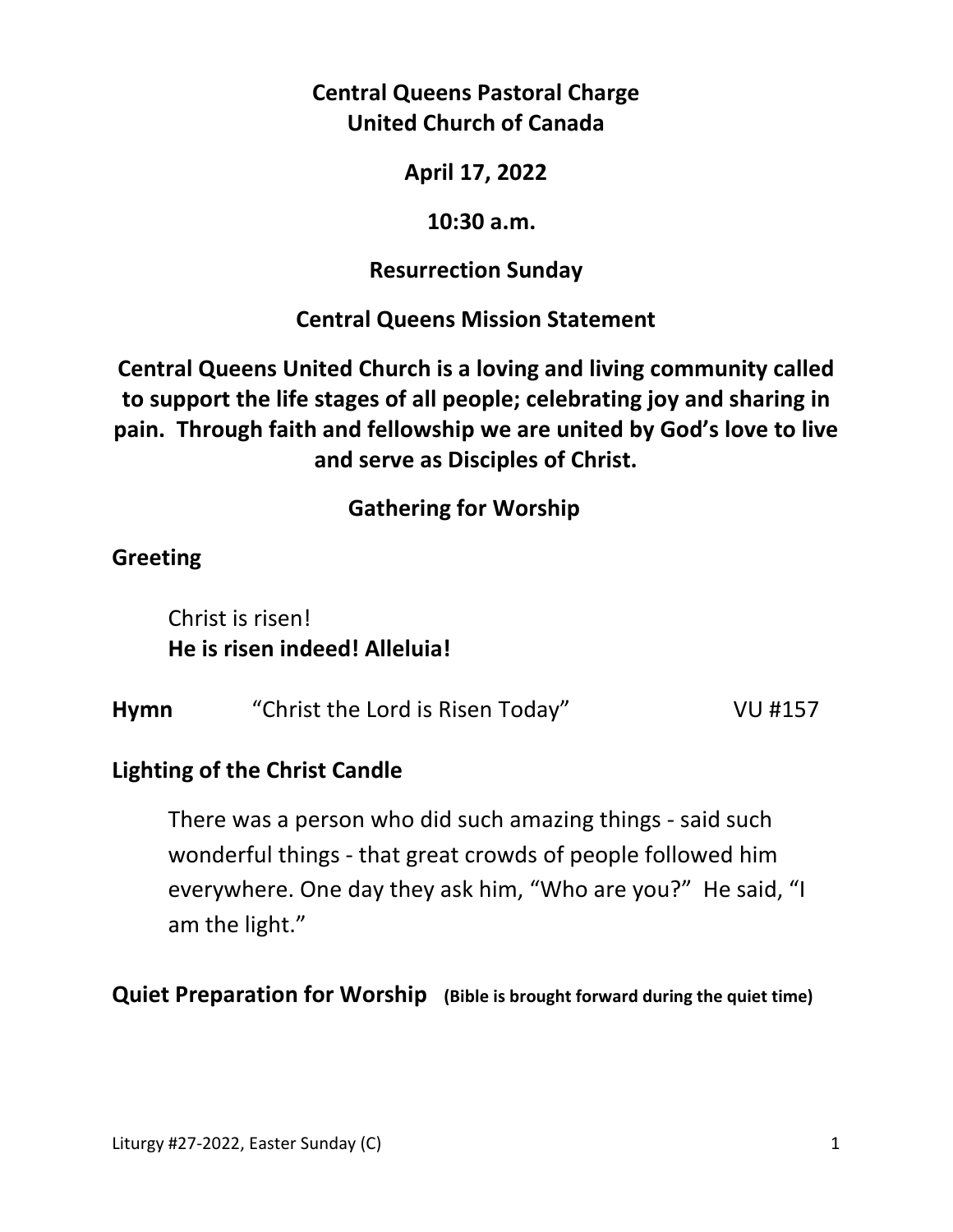### **Call to Worship**

 Come, celebrate the Good News!  **The stone has been rolled away!**  The tomb is empty!  **Christ is risen!**  Christ is risen indeed!  **Hallelujah! Thanks be to God!** 

**\*Hymn** "Hey Now! Singing Hallelujah!" MV #121

### **Prayer of Approach**

 **Living God, we lift our hearts in praise. We thank you for the joy and mystery of Christ's resurrection. We are in awe of your love, which is greater than death. Help us rejoice and celebrate this day as your Easter people. Raise us to new life of joyful worship and service to you.** 

With Jesus, we share in the ancient prayer…

#### **Lord's Prayer**

**Our Father, which art in heaven, hallowed be thy name. Thy Kingdom come, thy will be done on earth, as it is in heaven. Give us this day our daily bread;**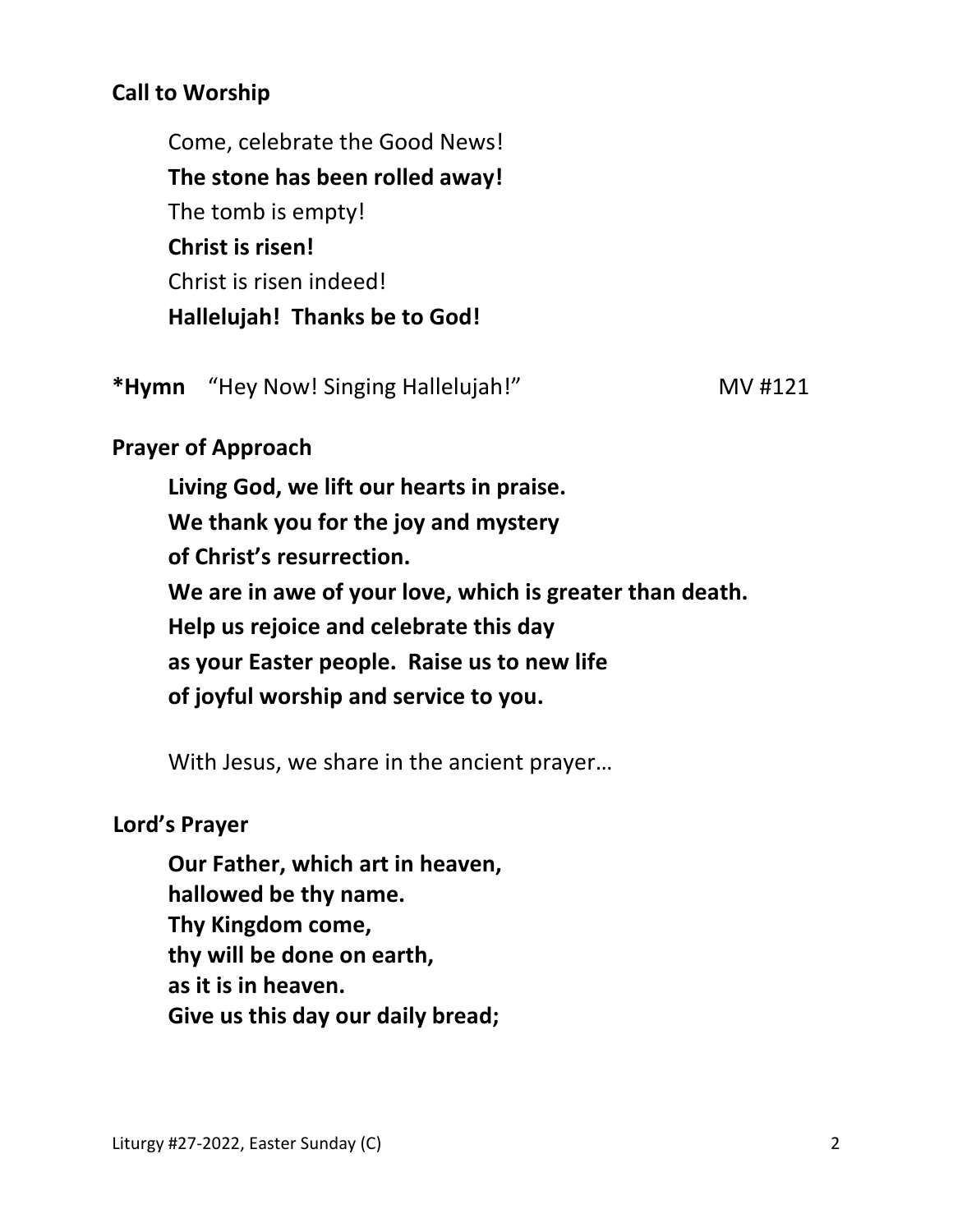**and forgive us our trespasses, as we forgive those who trespass against us; and lead us not into temptation, but deliver us from evil. For thine is the kingdom, the power, and the glory, for ever and ever. Amen.** 

|       | Psalm 118:1-2, 14-24                | VU #837 Parts 1,2, & 3 |  |
|-------|-------------------------------------|------------------------|--|
| *Hymn | "This Is the Day That God Has Made" | VU #175 v. 1           |  |
|       | <b>All God's Children</b>           |                        |  |
| *Hymn | "This Is the Day That God Has Made" | VU #175 v. 2           |  |

#### **Presentation of Our Gifts**

#### **Offertory Invitation**

 Easter is a celebration of new life. Our offering each week helps to plant seeds of new life in our church, community and around the world. On this Easter Sunday, let us celebrate the new life given to us through Jesus' mysterious presence with us. We give as we are able, we give as we are called.

## **Offertory**

**\*Presentation of Offering** "Grant Us, God, the Grace" VU #540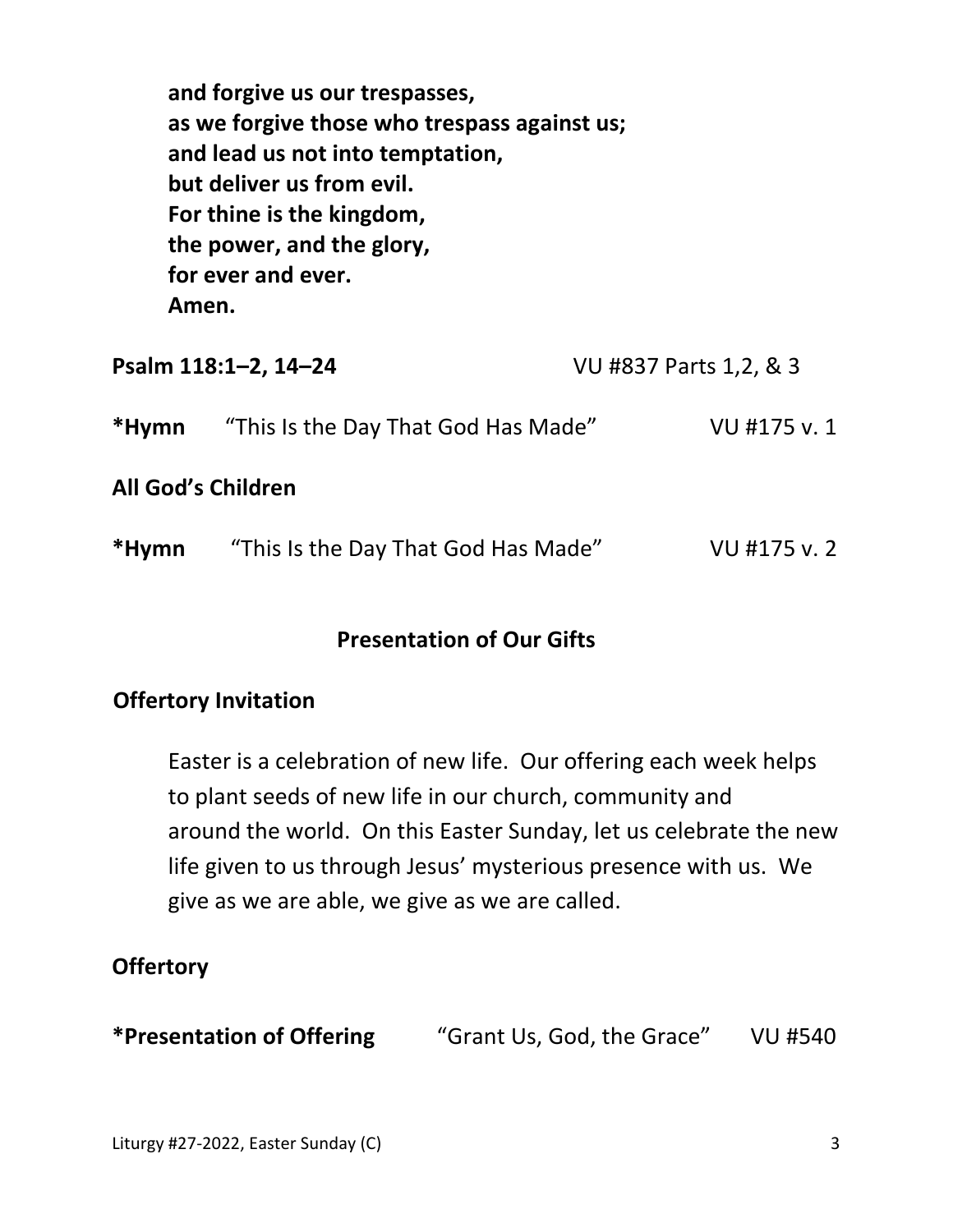#### **\*Offertory Prayer**

 **You are the beginning and end, the one who was, and is, and is to come. We stand in awe of your mystery and of your faithfulness. Strengthen our faithfulness in generosity, so that we may continue to change the world according to you will.**

#### **Listening for the Word**

#### **Sacred Scripture**

#### **Luke 24:1-12**

 But on the first day of the week, at early dawn, they came to the tomb, taking the spices that they had prepared. They found the stone rolled away from the tomb, but when they went in, they did not find the body. While they were perplexed about this, suddenly two men in dazzling clothes stood beside them. The women were terrified and bowed their faces to the ground, but the men said to them, "Why do you look for the living among the dead? He is not here, but has risen. Remember how he told you, while he was still in Galilee, that the Son of Man must be handed over to sinners, and be crucified, and on the third day rise again." Then they remembered his words, and returning from the tomb, they told all this to the eleven and to all the rest. Now it was Mary Magdalene, Joanna, Mary the mother of James, and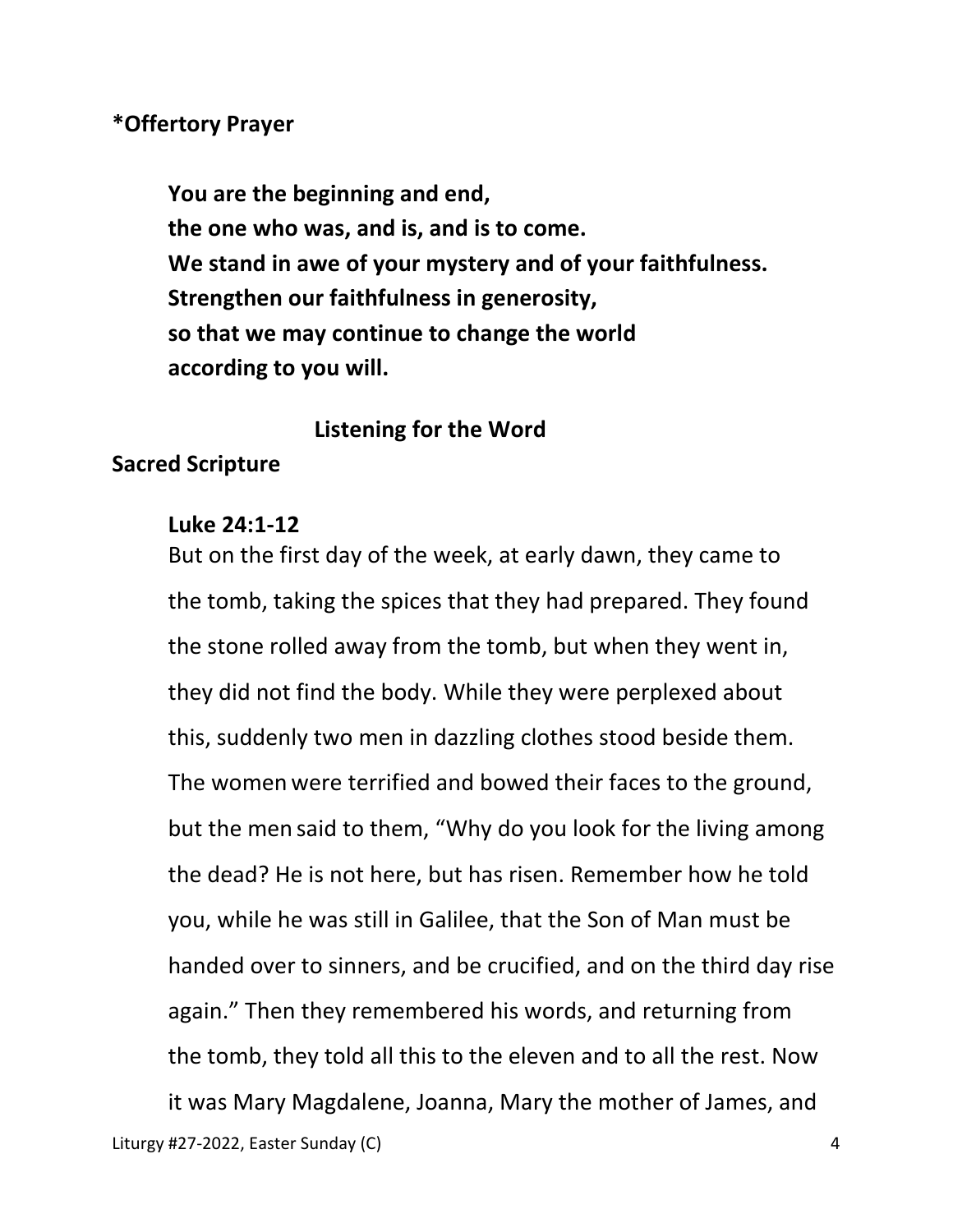the other women with them who told this to the apostles. But these words seemed to them an idle tale, and they did not believe them. But Peter got up and ran to the tomb; stooping and looking in, he saw the linen cloths by themselves; then he went home, amazed at what had happened.

**Anthem** 

**Sermon** 

**Reflective Music**

### **Sacrament of Holy Communion**

| *Communion Hymn | "One Bread, One Body" | VU #467 |
|-----------------|-----------------------|---------|
|-----------------|-----------------------|---------|

### **Invitation**

 Wisdom had built her house: she has hewn seven pillars, **she has prepared the meal; she has set her table and sent out her servants.**  She calls from the highest places in the town: **"Come, eat of my bread, and drink of the wine I have mixed.** 

 Lay aside foolishness and live; walk in the way of insight."

## **Call to give thanks**

 May God be with us. **God is here among us.**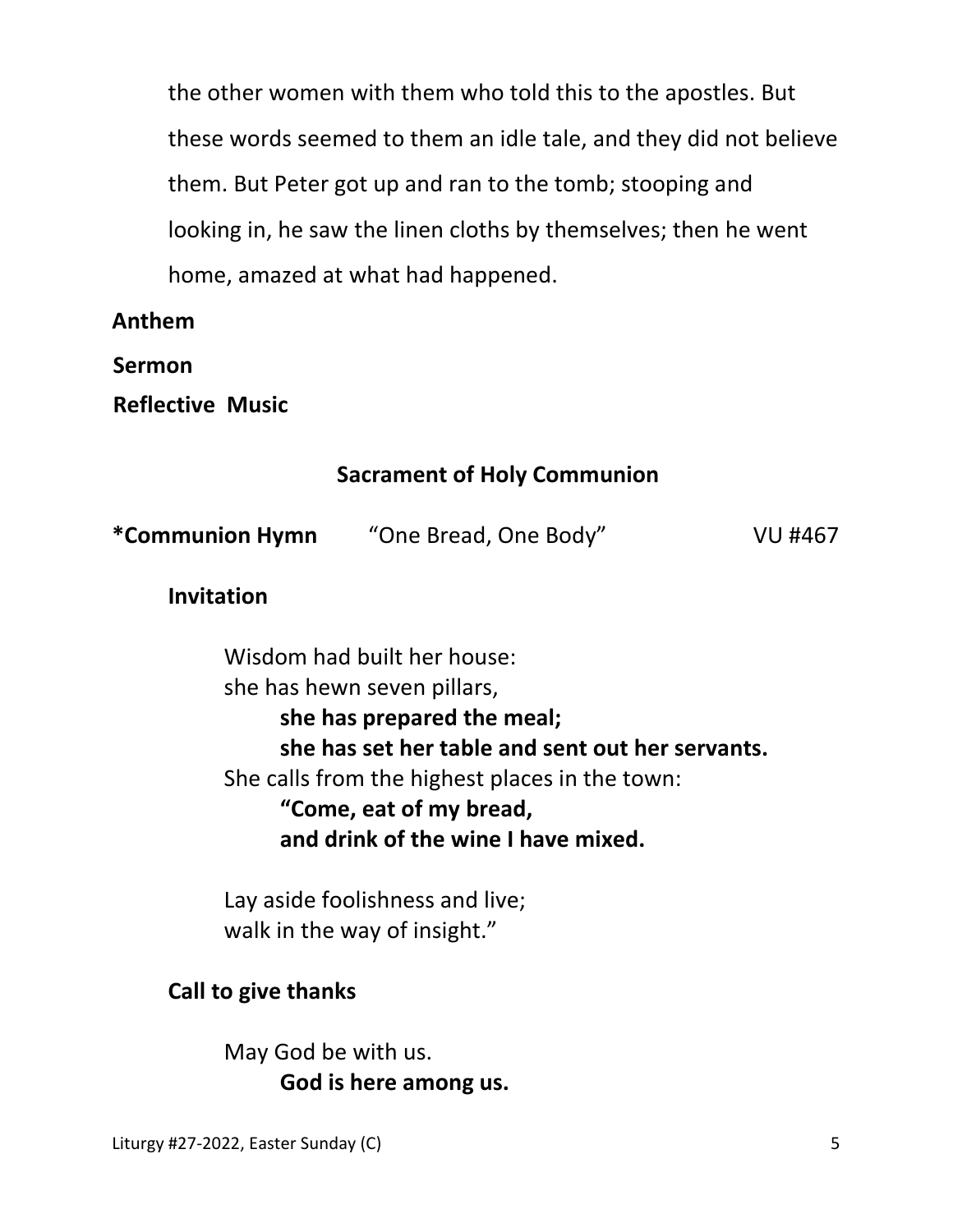Let us open our hearts to God.

 **We open them to God and to one another.**  Let us give thanks to God.

**It is right to give our thanks and praise.** 

#### **Great Prayer of Thanks Giving**

 We give you thanks, God, on this morning, this Easter, this resurrection day. We give thanks and celebrate, with joy, the risen and living Christ in our midst.

 Today new life is breaking into the world, like dandelions pushing through cement, like sunlight into the deepest cave. Today the hope of the world shines everywhere.

 Today the fruit and grain that sprang unaided from the hard ground is shaped into bread and wine for our community, for our communion.

 Today, God, you give again what you have always given from the beginning: life, that great mystery that can never be contained.

 Therefore, no matter where we have been or where we find ourselves today we are bold to gather as a sacred community called by you.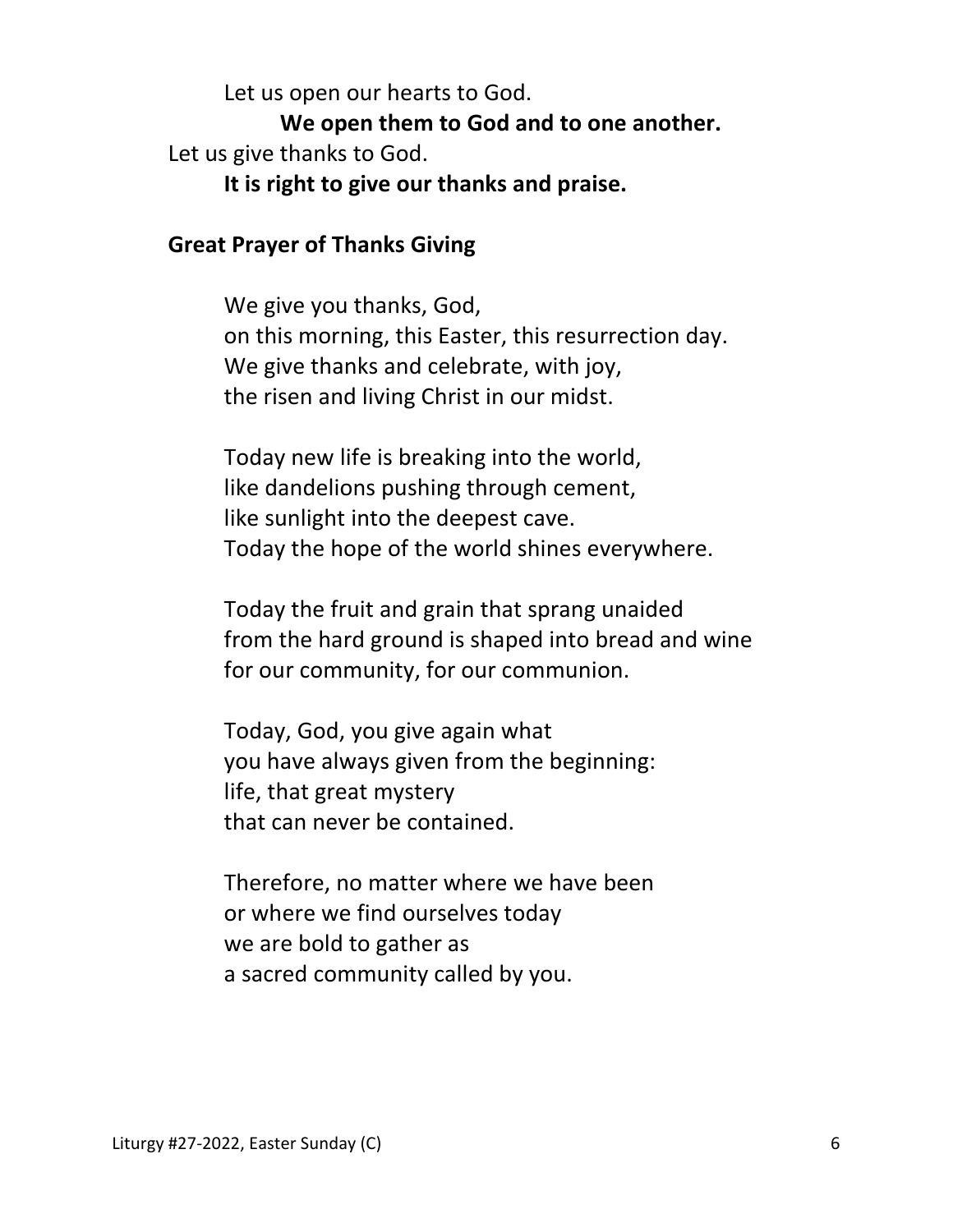Raising our voice in song we are bold to sing:

 **Holy, holy, holy, Lord God of Hosts! Heaven and earth are full of your glory! Heaven and earth praise you, O God most high!** 

 We remember Jesus gathered with his closest friends to share a simple meal. Bread and wine became infused with new life; taking ordinary things make extraordinary in their new use.

 We take this simple bread and as it is broken we think of Jesus' words: "Take, eat and remember me."

 We take this simple cup and as it is lifted up we think of Jesus' words: "Take, drink and remember me."

 God, this is food for the hungry and drink for the thirsty. In the great day to come every creature in the whole creation will have enough. Amen.